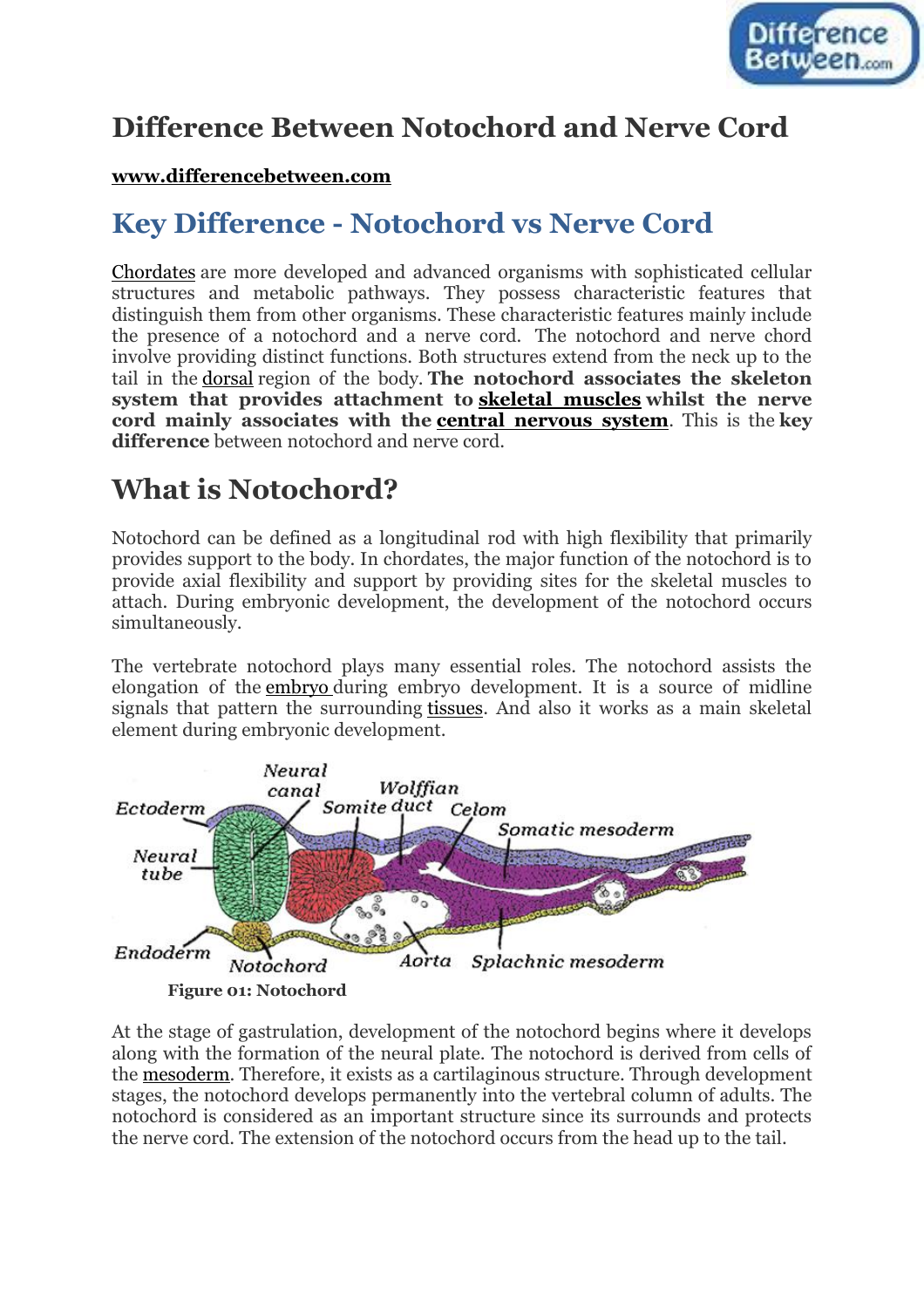## **What is Nerve Cord?**

By its definition, the nerve cord is a hollow fluid-filled structure, which is the dorsal tract of the nervous tissue. It is a characteristic feature of chordates. The nerve cord naturally develops in the brain and spinal cord of vertebrate organisms. In [invertebrates,](http://www.differencebetween.com/difference-between-vertebrates-and-vs-invertebrates/) the nerve cord is present only in some [phyla.](http://www.differencebetween.com/difference-between-phylum-and-vs-class/)

The nerve cord is an important structure of the central nervous system. It is present as a bundle of nerve fibers in a transverse plane with respect to the organism's longitudinal axis. But this typical structure slight deviates in chordates. The nerve cord is hollow and tubular that extends above the notochord and the gastrointestinal tract dorsally. In the context of invertebrates, the nerve cord is present as a solid double raw of nerves that is present ventrally. Another difference between chordate and non-vertebrate nerve cord is that the chordate nerve cord is formed as an invagination that occurs during embryonic development where the invertebrate, nerve cord does not go under such development.



**Figure 02: Nerve Cord**

Therefore the nerve cord could be classified into two divisions, the ventral nerve cord and the dorsal nerve cord. The ventral nerve cord that runs ventrally below the gastrointestinal tract connects to the cerebral [ganglia.](http://www.differencebetween.com/difference-between-ganglia-and-vs-nuclei/) Such nerve cords are present in phyla such as [nematodes, annelids](http://www.differencebetween.com/difference-between-nematodes-and-vs-annelids/) and [arthropods](http://www.differencebetween.com/difference-between-mollusks-and-vs-arthropods/) including animals such as roundworms, earthworms and [insects](http://www.differencebetween.com/difference-between-insects-and-vs-arachnids/) respectively. The dorsal nerve cord is a characteristic embryonic feature of chordates. The development of the chordate dorsal nerve cord begins from a late of dorsal ectoderm where it invaginates to form a fluid-filled hollow tube.

### **What are the Similarities Between Notochord and Nerve Cord?**

- Both are rod-shaped structures that extend from the head (neck) to tail.
- Both are present in the dorsal region of the body.
- Both structures are characteristic features of chordates.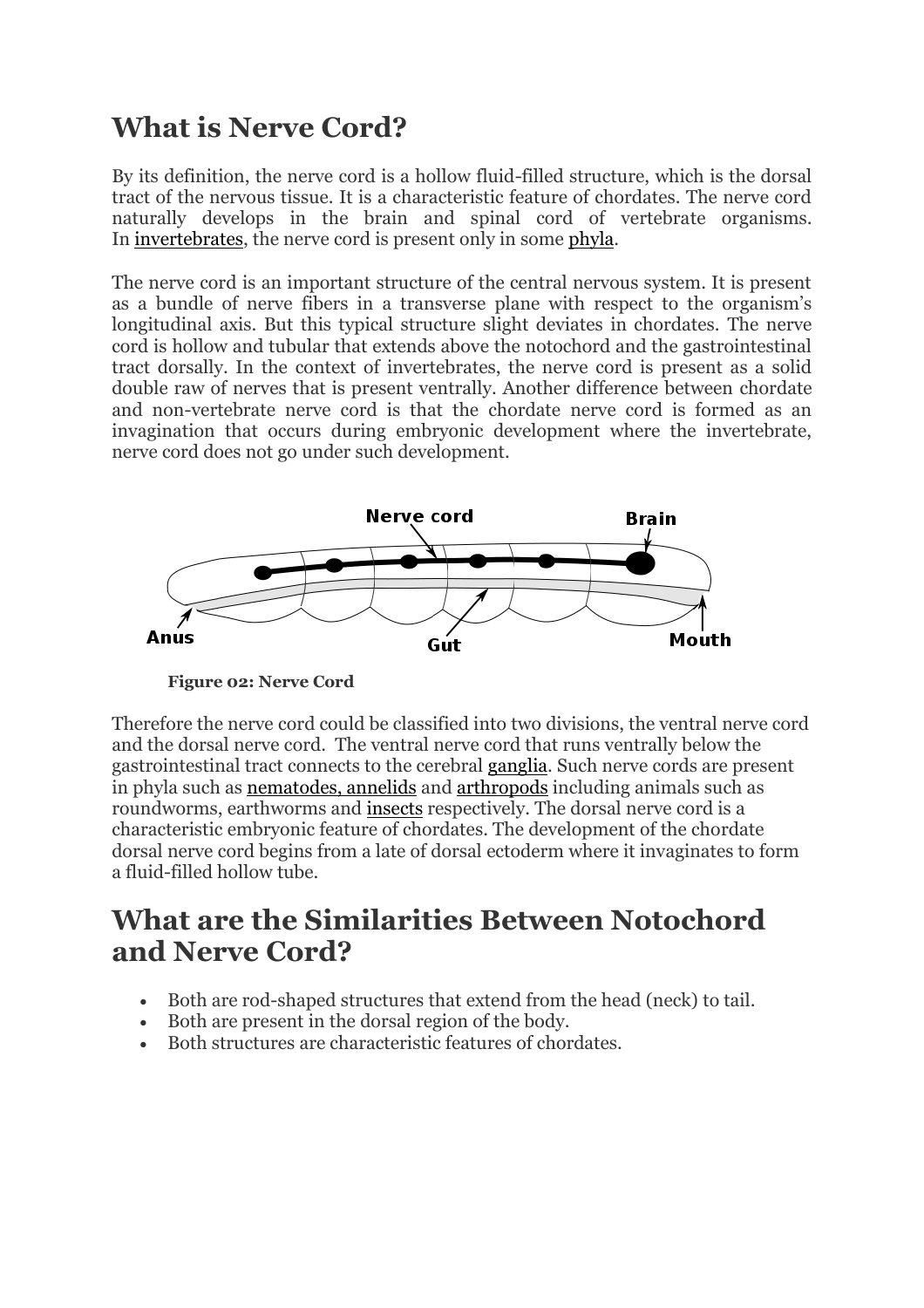### **What is the Difference Between Notochord and Nerve Cord?**

| Notochord vs Nerve Cord                                                                                       |                                                                                                |
|---------------------------------------------------------------------------------------------------------------|------------------------------------------------------------------------------------------------|
| The notochord is a longitudinal rod with<br>high flexibility that primarily functions to<br>support the body. | Nerve cord is a set of nerve fibers that<br>extend the total length of the<br>organism's body. |
| <b>Occurrence</b>                                                                                             |                                                                                                |
| Notochord can be seen in chordates.                                                                           | Nerve cord is present in both<br>vertebrates and invertebrates.                                |
| <b>Structure</b>                                                                                              |                                                                                                |
| The notochord is a rod-shaped structure that<br>is made up of by the cells of mesoderm.                       | Nerve cord is a chain composed of<br>ganglia.                                                  |
| <b>Origination</b>                                                                                            |                                                                                                |
| Notochord originates from mesoderm.                                                                           | Nerve cord originates from ectoderm.                                                           |

# **Summary - Notochord vs Nerve Cord**

The notochord is a longitudinal rod present in chordates. The major function of the notochord is to provide axial flexibility and support by providing sites for the skeletal muscles to attach. During embryonic development, the development of the notochord occurs simultaneously. The notochord assists the elongation of the embryo during embryo development. The notochord is formed by the mesodermic cells. Nerve cord is a set of nerve fibers that extend to the total length of the organism's body. It could be classified into two groups; dorsal nerve cord and ventral nerve cord. The ventral nerve cord that runs ventrally below the gastrointestinal tract connects to the cerebral ganglia. The dorsal nerve cord is hollow and tubular that extends above the notochord and the gastrointestinal tract dorsally. Both notochord and nerve cord are characteristic features of chordates. This is the difference between notochord and nerve cord.

#### **Reference:**

1."Ventral nerve cord." Encyclopædia Britannica, Encyclopædia Britannica, inc. [Available here](http://www.britannica.com/science/ventral-nerve-cord) 2."Notochord." Notochord - Embryology. [Available here](http://embryology.med.unsw.edu.au/embryology/index.php/Notochord) 3."Nerve cord." Nerve cord - New World Encyclopedia. [Available here](http://www.newworldencyclopedia.org/entry/Nerve_cord) 4.Stemple, D. L. "Structure and function of the notochord: an essential organ for chordate development." Development, vol. 132, no. 11, Jan. 2005, pp. 2503– 2512., doi:10.1242/dev.01812.

#### **Image Courtesy:**

1.'Gray19 with color'By Derivative of Image:Gray19.png by (presumably) User:The cat - Image:Gray19.png, (Public Domain) via [Commons Wikimedia](https://commons.wikimedia.org/w/index.php?curid=5041292)